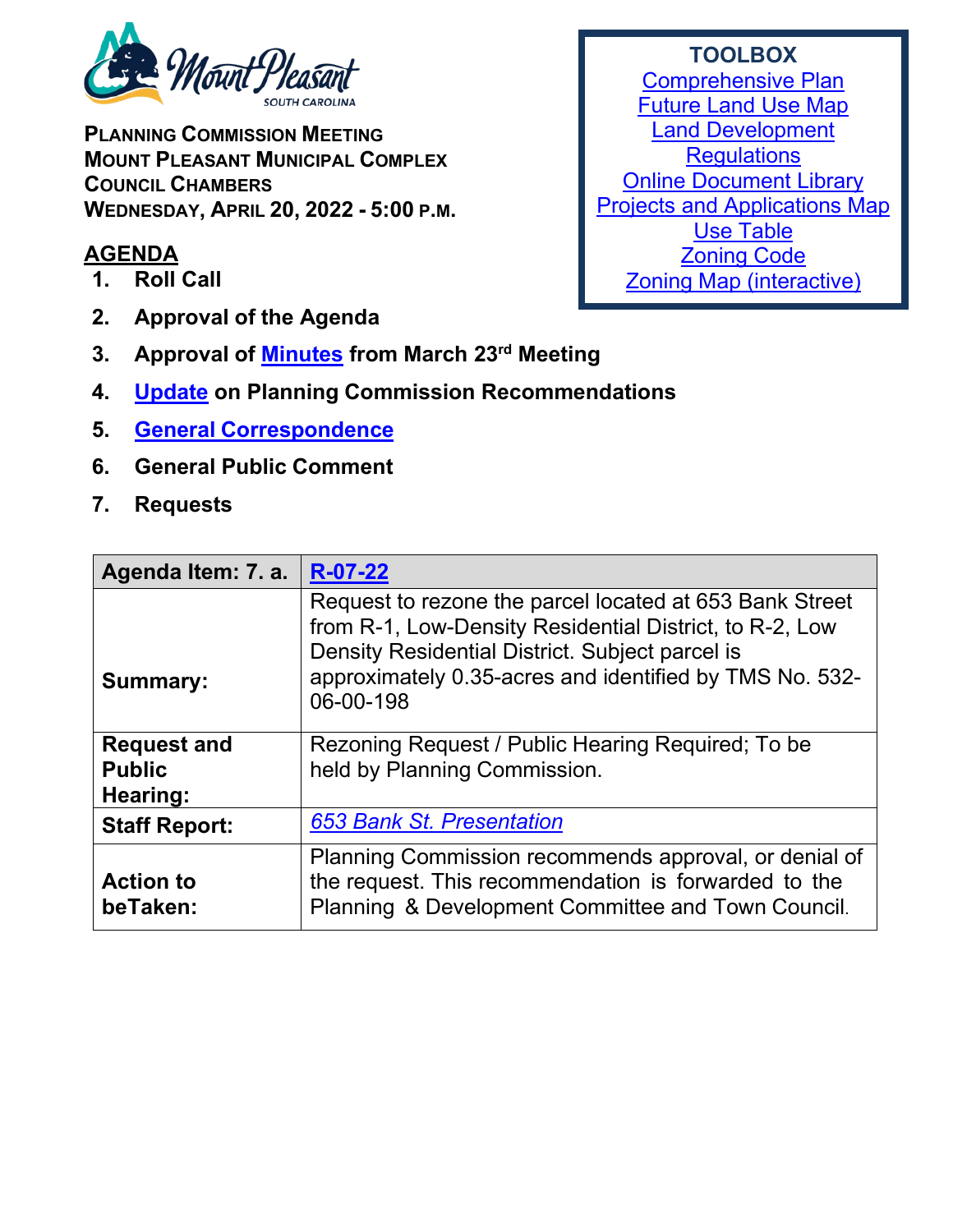| Agenda Item: 7. b.           | R-08-22                                                                                                                                                                                                                                                                                                                                                                                                                                             |
|------------------------------|-----------------------------------------------------------------------------------------------------------------------------------------------------------------------------------------------------------------------------------------------------------------------------------------------------------------------------------------------------------------------------------------------------------------------------------------------------|
| <b>Summary:</b>              | Request to rezone the parcel located at 1498 Old<br>Rosebud Trail from R-1, Low Density Residential District,<br>to RC-2, Rural Conservation -2 District. Subject parcel is in<br>the Pepper Plantation Subdivision and consists of<br>approximately 2.50-acres and identified by TMS No. 615-<br>00-00-311. Parcel is not incorporated in the Pepper<br>Plantation PD, Planned Development District, there is no<br>request to do so at this time. |
| <b>Request and</b>           | Rezoning Request / Public Hearing Required; To be                                                                                                                                                                                                                                                                                                                                                                                                   |
| <b>Public</b><br>Hearing:    | held by Planning Commission.                                                                                                                                                                                                                                                                                                                                                                                                                        |
| <b>Staff Report:</b>         | <b>1498 Old Rosebud Trail Presentation</b>                                                                                                                                                                                                                                                                                                                                                                                                          |
| <b>Action to</b><br>beTaken: | Planning Commission recommends approval, or denial of<br>the request. This recommendation is forwarded to the<br>Planning & Development Committee and Town Council.                                                                                                                                                                                                                                                                                 |

| Agenda Item: 7. c.   | <b>Highway 17 North Retail Village IA/CP</b>             |
|----------------------|----------------------------------------------------------|
|                      | <b>WITHDRAWN BY STAFF</b>                                |
| Summary:             | Request to approve an Impact Assessment and              |
|                      | Conceptual Plan for the properties located 3236 North    |
|                      | Highway 17. Proposed Mixed-Use Development consists      |
|                      | of approximately 14.6 acres comprised of eight parcels   |
|                      | located on Highway 17 North (across from Lowes at        |
|                      | Oakland) and identified by TMS Nos. 598-00-00-008, 598-  |
|                      | 00-00-010 through -012, 598-00-00-018, 598-00-00-020,    |
|                      | 598-00-00-025 and 598-00-00-059. All parcels are zoned   |
|                      | <b>AB, Areawide Business District.</b>                   |
| <b>Request and</b>   | Impact Assessment & Conceptual Plan / Public Hearing     |
| <b>Public</b>        | not Required                                             |
| Hearing:             |                                                          |
| <b>Staff Report:</b> | A/4                                                      |
|                      | <b>Planning Commission recommends approval, approval</b> |
| <u>Action to</u>     | with conditions, or denial of the request. This          |
| beTaken:             | recommendation is forwarded to the Planning &            |
|                      | Development Committee and Town Council.                  |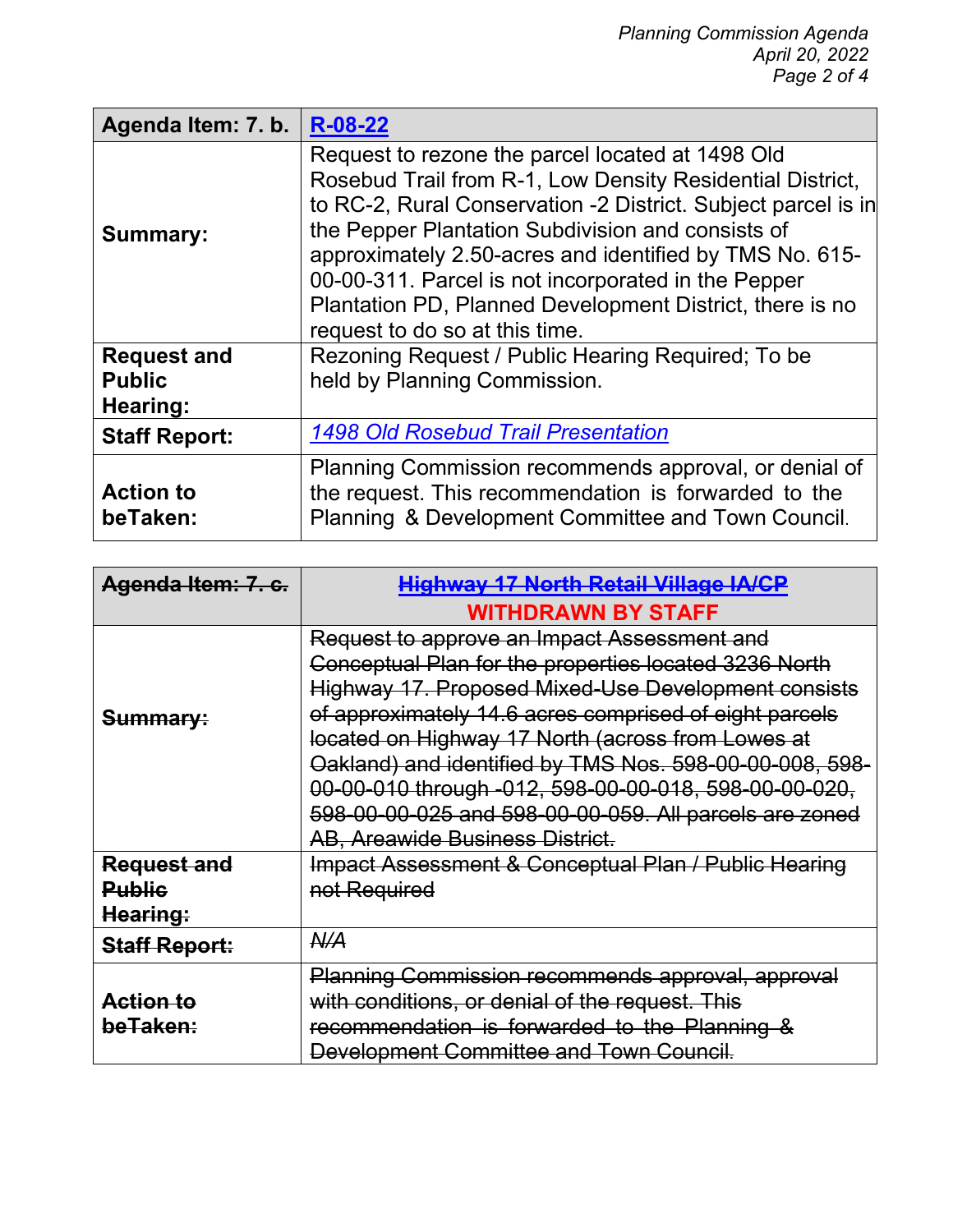| Agenda Item: 7. d.                           | <b>SP-04-22</b>                                                                                                                                                                                                                                                   |
|----------------------------------------------|-------------------------------------------------------------------------------------------------------------------------------------------------------------------------------------------------------------------------------------------------------------------|
| <b>Summary:</b>                              | Proposal for Sketch Plan approval for a subdivision to create<br>nine lots on property zoned R-1, Low Density Residential<br>District. Property is located on Hale Road, consists of<br>approximately 5.41-acres, and is identified by TMS No. 560-<br>12-00-070. |
| <b>Request and</b><br><b>Public Hearing:</b> | Sketch Plan / Public Hearing not Required                                                                                                                                                                                                                         |
| <b>Staff Report:</b>                         | <b>Staff Report- Hale Rd.</b>                                                                                                                                                                                                                                     |
| <b>Action to be</b><br>Taken:                | Planning Commission approves, approves with conditions, or<br>denies the request.                                                                                                                                                                                 |

| Agenda Item: 7. e.                           | <b>SP-05-22</b>                                                                                                                                                                                                                                                           |
|----------------------------------------------|---------------------------------------------------------------------------------------------------------------------------------------------------------------------------------------------------------------------------------------------------------------------------|
| <b>Summary:</b>                              | Proposal for Sketch Plan approval for subdivision to create<br>three lots on property zoned R-1, Low Density Residential<br>District. Property is located at 964 Pine Hollow Road, consist<br>of approximately 1.87-acres, and is identified by TMS No.<br>535-00-00-008. |
| <b>Request and</b><br><b>Public Hearing:</b> | Sketch Plan / Public Hearing not Required                                                                                                                                                                                                                                 |
| <b>Staff Report:</b>                         | <b>Staff Report-964 Pine Hollow</b>                                                                                                                                                                                                                                       |
| <b>Action to be</b><br>Taken:                | Planning Commission approves, approves with conditions, or<br>denies the request.                                                                                                                                                                                         |

| Agenda Item: 7. f.                           | <b>Discussion Item</b>                                                                                                                                                                                                                                                                 |
|----------------------------------------------|----------------------------------------------------------------------------------------------------------------------------------------------------------------------------------------------------------------------------------------------------------------------------------------|
| <b>Summary:</b>                              | A request at the March 2022 Planning Commission<br>Meeting, effectively placed a discussion item on the current<br>agenda. The discussion is regarding the current usage of<br>abbreviated minutes, to document meetings, in comparison<br>to the previously applied verbatim minutes. |
| <b>Request and</b><br><b>Public Hearing:</b> | Discussion Item / Public Hearing not Required                                                                                                                                                                                                                                          |
| <b>Staff Report:</b>                         | <b>Discussion Presentation</b>                                                                                                                                                                                                                                                         |
| <b>Action to be</b><br>Taken:                | Planning Commission discussion only, no action required.                                                                                                                                                                                                                               |

## **8. Adjourn**